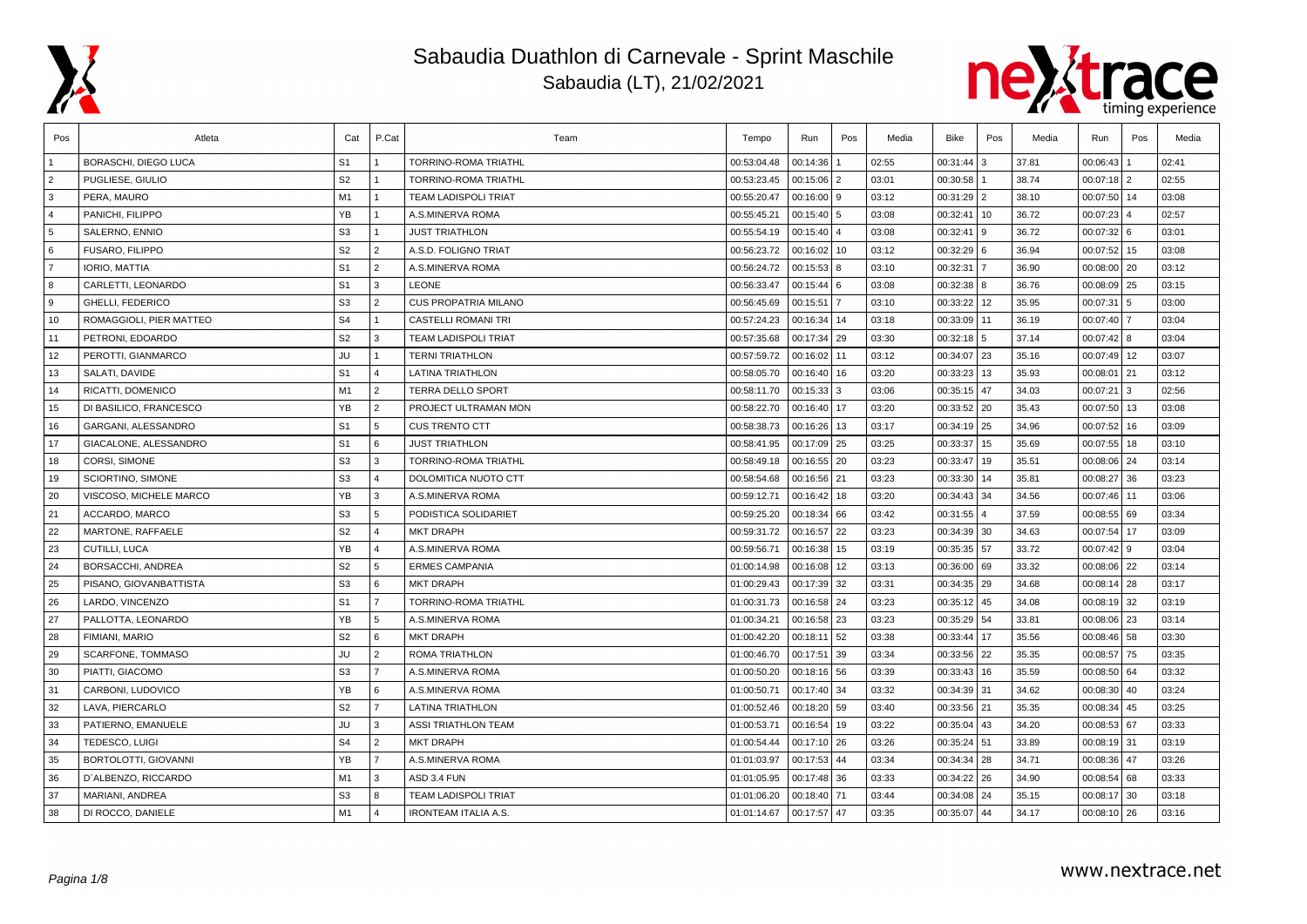

# Sabaudia Duathlon di Carnevale - Sprint Maschile

Sabaudia (LT), 21/02/2021



| 39   | BATTISTA, NAZARIO      | M <sub>2</sub> |                | T3                          | 01:01:19.91 | 00:17:58 48   |     | 03:35 | 00:34:54 38  |     | 34.37 | $00:08:26$ 35   |       | 03:22 |
|------|------------------------|----------------|----------------|-----------------------------|-------------|---------------|-----|-------|--------------|-----|-------|-----------------|-------|-------|
| 40   | CASTRO PEREZ, MICHELE  | YB             | 8              | A.S.MINERVA ROMA            | 01:01:25.23 | 00:17:53      | 43  | 03:34 | 00:34:42 33  |     | 34.57 | 00:08:49        | 60    | 03:31 |
| 41   | PICANO, LUCA           | YB             | $\mathbf{Q}$   | ROMA TRIATHLON              | 01:01:27.71 | 00:17:35 30   |     | 03:31 | 00:35:28 52  |     | 33.83 | $00:08:23$ 34   |       | 03:21 |
| 42   | FERRAZZA, MATTEO       | JU             | $\overline{4}$ | A.S.MINERVA ROMA            | 01:01:35.73 | 00:17:18 28   |     | 03:27 | 00:36:18 77  |     | 33.05 | 00:07:58        | 19    | 03:11 |
| 43   | FATALE, ALESSIO        | S <sub>4</sub> | 3              | <b>FORHANS TEAM</b>         | 01:01:40.42 | 00:17:40      | 35  | 03:32 | 00:35:42 59  |     | 33.61 | 00:08:17        | 29    | 03:18 |
| 44   | <b>GATTA, ENRICO</b>   | S <sub>2</sub> | 8              | <b>ENDURANCE TRAINING</b>   | 01:01:42.20 | 00:18:22 60   |     | 03:40 | 00:34:47 36  |     | 34.49 | 00:08:32        | 42    | 03:24 |
| 45   | COZZA, VINCENZO        | S <sub>3</sub> | 9              | AURORA TRIATHLON ASD        | 01:01:42.20 | 00:18:17 57   |     | 03:39 | 00:35:00 40  |     | 34.28 | 00:08:23        | 33    | 03:21 |
| 46   | MARIANI, ANTONIO       | M1             | 5              | <b>CUS CASERTA</b>          | 01:01:53.67 | 00:18:54 81   |     | 03:46 | 00:34:23 27  |     | 34.89 | $00:08:35$ 46   |       | 03:26 |
| 47   | D'AMICO, MARCO         | M1             | 6              | FORUM SPORT CENTER          | 01:01:55.93 | 00:17:38 31   |     | 03:31 | 00:36:04 72  |     | 33.26 | 00:08:12        | 27    | 03:16 |
| (48) | SALVIONI, ALESSANDRO   | S <sub>4</sub> | $\Delta$       | <b>FORUM SPORT CENTER</b>   | 01:01:56.43 | 00:18:30 64   |     | 03:42 | 00:34:46     | 35  | 34.50 | 00:08:39        | 53    | 03:27 |
| 49   | FICUCCILLI, LEONARDO   | YB             | 10             | A.S.MINERVA ROMA            | 01:02:30.73 | 00:17:52      | 42  | 03:34 | 00:35:54 64  |     | 33.41 | 00:08:43        | 55    | 03:29 |
| 50   | <b>VICARI, GIORGIO</b> | S <sub>1</sub> | 8              | A.S.MINERVA ROMA            | 01:02:35.95 | 00:17:40 33   |     | 03:32 | 00:35:51 63  |     | 33.46 | 00:09:03        | 83    | 03:37 |
| 51   | <b>MANCINI, MARCO</b>  | M <sub>2</sub> | $\overline{2}$ | <b>CASTELLI ROMANI TRI</b>  | 01:02:48.23 | 00:17:59      | 49  | 03:35 | 00:36:18 78  |     | 33.05 | 00:08:29        | 39    | 03:23 |
| 52   | BONDI', DAVID          | S <sub>3</sub> | 10             | ASD 3.4 FUN                 | 01:02:50.95 | 00:19:35      | 109 | 03:55 | 00:33:46 18  |     | 35.53 | 00:09:28        | 125   | 03:47 |
| 53   | SALVATI, GIANMARCO     | YB             | 11             | ROMA TRIATHLON              | 01:02:52.96 | 00:18:10      | 51  | 03:38 | 00:35:17     | 48  | 33.99 | 00:09:23        | 117   | 03:45 |
| 54   | ROSSI, GIUSEPPE        | M <sub>2</sub> | 3              | <b>TEAM LADISPOLI TRIAT</b> | 01:02:57.41 | 00:18:28      | 62  | 03:41 | 00:35:32 55  |     | 33.76 | $00:08:55$ 70   |       | 03:34 |
| 55   | TODISCO, ANDREA        | JU             | 5              | <b>ASD JANULA SPORT</b>     | 01:02:57.71 | 00:17:50 37   |     | 03:34 | 00:36:28 85  |     | 32.89 | 00:08:37        | 50    | 03:27 |
| 56   | CEGLIA, LUCA           | M1             | $\overline{7}$ | PODISTICA SOLIDARIET        | 01:03:02.68 | $00:19:08$ 89 |     | 03:49 | 00:34:39     | 32  | 34.62 | 00:09:14        | 100   | 03:41 |
| 57   | LATELLA, ALESSANDRO    | <b>YB</b>      | 12             | A.S.MINERVA ROMA            | 01:03:02.96 | 00:18:35      | 67  | 03:43 | 00:34:48     | 37  | 34.47 | 00:09:38        | 140   | 03:51 |
| 58   | GOLINI, ALESSANDRO     | YB             | 13             | SBR <sub>3</sub>            | 01:03:07.41 | 00:17:51      | 41  | 03:34 | 00:36:45 98  |     | 32.64 | 00:08:29        | 38    | 03:23 |
| 59   | PICCIONI, ALESSIO      | YB             | 14             | <b>GREEN HILL</b>           | 01:03:11.23 | 00:17:14 27   |     | 03:26 | 00:38:10 158 |     | 31.43 | $00:07:46$   10 |       | 03:06 |
| 60   | <b>GRILLO, LORENZO</b> | S <sub>3</sub> | 11             | <b>GREEN HILL</b>           | 01:03:11.96 | $00:18:13$ 53 |     | 03:38 | 00:36:20 79  |     | 33.02 | 00:08:37        | 51    | 03:27 |
| 61   | MERCURIO, GIUSEPPE     | M1             | 8              | <b>CASTELLI ROMANI TRI</b>  | 01:03:16.67 | 00:18:19 58   |     | 03:39 | 00:35:57 66  |     | 33.38 | 00:09:00        | 77    | 03:36 |
| 62   | GATTAMORTA, ALESSANDRO | M <sub>3</sub> |                | <b>ALMOSTHERE ASD</b>       | 01:03:18.16 | 00:18:14      | 55  | 03:38 | 00:36:35 87  |     | 32.79 | 00:08:27        | 37    | 03:23 |
| 63   | VICIDOMINI, PASQUALE   | S <sub>4</sub> | 5              | TERRA DELLO SPORT           | 01:03:20.42 | 00:18:48 77   |     | 03:45 | 00:35:45 61  |     | 33.55 | $00:08:45$ 57   |       | 03:30 |
| 64   | <b>MUNERONI, SIRIO</b> | S <sub>3</sub> | 12             | <b>TEAM LADISPOLI TRIAT</b> | 01:03:20.68 | 00:17:51      | 40  | 03:34 | 00:36:51 106 |     | 32.55 | 00:08:36        | 49    | 03:26 |
| 65   | DE GIORGI, LORENZO     | S <sub>4</sub> | 6              | TORRINO-ROMA TRIATHL        | 01:03:21.44 | 00:19:02      | 85  | 03:48 | 00:35:02     | 41  | 34.24 | 00:09:15        | 105   | 03:42 |
| 66   | VITALE, CALOGERO       | M <sub>2</sub> | $\overline{a}$ | <b>CASTELLI ROMANI TRI</b>  | 01:03:29.47 | 00:18:35      | 68  | 03:43 | 00:35:48 62  |     | 33.51 | 00:09:05        | 85    | 03:38 |
| 67   | ROCCHETTI, DAVIDE      | S <sub>2</sub> | $\mathbf{q}$   | <b>CASTELLI ROMANI TRI</b>  | 01:03:32.73 | 00:18:43      | 73  | 03:44 | 00:35:44 60  |     | 33.57 | 00:09:04        | 84    | 03:37 |
| 68   | VIGLIONE, AGOSTINO     | S <sub>4</sub> | $\overline{7}$ | <b>MKT DRAPH</b>            | 01:03:33.43 | $00:18:42$ 72 |     | 03:44 | 00:35:23 50  |     | 33.91 | 00:09:27        | 121   | 03:47 |
| 69   | TITI, STEFANO          | M1             | 9              | ZONA CAMBIO                 | 01:03:33.67 | 00:19:00      | 84  | 03:48 | 00:35:04 42  |     | 34.21 | 00:09:28        | 124   | 03:47 |
| 70   | TROISE, STEFANO        | M1             | 10             | CANOTTIERI NAPOLI           | 01:03:37.65 | 00:18:43      | 74  | 03:44 | 00:35:56 65  |     | 33.39 | 00:08:57        | 74    | 03:35 |
| 71   | MARZETTI, EMILIANO     | YB             | 15             | ROMA TRIATHLON              | 01:03:38.72 | 00:17:54      | 45  | 03:34 | 00:36:25 81  |     | 32.94 | 00:09:18        | l 111 | 03:43 |
| 72   | SCAMPAMORTE, DANIELE   | S <sub>4</sub> | 8              | TORRINO-ROMA TRIATHL        | 01:03:40.72 | 00:19:26      | 103 | 03:53 | 00:34:58 39  |     | 34.31 | 00:09:15        | 103   | 03:42 |
| 73   | DI FATTA, NICOLA       | S <sub>4</sub> | $\mathbf{q}$   | PUROSANGUE ASD              | 01:03:57.18 | 00:19:25      | 101 | 03:53 | 00:35:14 46  |     | 34.06 | 00:09:17        | 110   | 03:43 |
| 74   | SOLA, ALESSANDRO       | YB             | 16             | <b>ROMA TRIATHLON</b>       | 01:03:58.71 | 00:17:55      | 46  | 03:35 | 00:37:04     | 112 | 32.36 | 00:08:57        | 76    | 03:35 |
| 75   | LOSS, LORENZO          | M <sub>3</sub> | 2              | VIS CORTONA PROMOTEC        | 01:04:04.66 | 00:18:38      | 70  | 03:43 | 00:36:36     | 90  | 32.78 | 00:08:49        | 61    | 03:31 |
| 76   | MASSARO, MICHELE       | S <sub>4</sub> | 10             | <b>IRONTEAM ITALIA A.S.</b> | 01:04:04.68 | 00:19:33      | 108 | 03:54 | 00:35:41 58  |     | 33.63 | $00:08:50$ 62   |       | 03:32 |
| 77   | PARISI, ALESSIO        | S <sub>4</sub> | 11             | <b>TEAM PANDA</b>           | 01:04:10.94 | 00:18:59      | 83  | 03:47 | 00:36:18 76  |     | 33.05 | 00:08:52        | 66    | 03:33 |
| 78   | STRIVIERI, ALESSANDRO  | M2             | $\overline{5}$ | <b>TEAM LADISPOLI TRIAT</b> | 01:04:16.40 | 00:18:36 69   |     | 03:43 | 00:37:02 110 |     | 32.39 | $00:08:36$ 48   |       | 03:26 |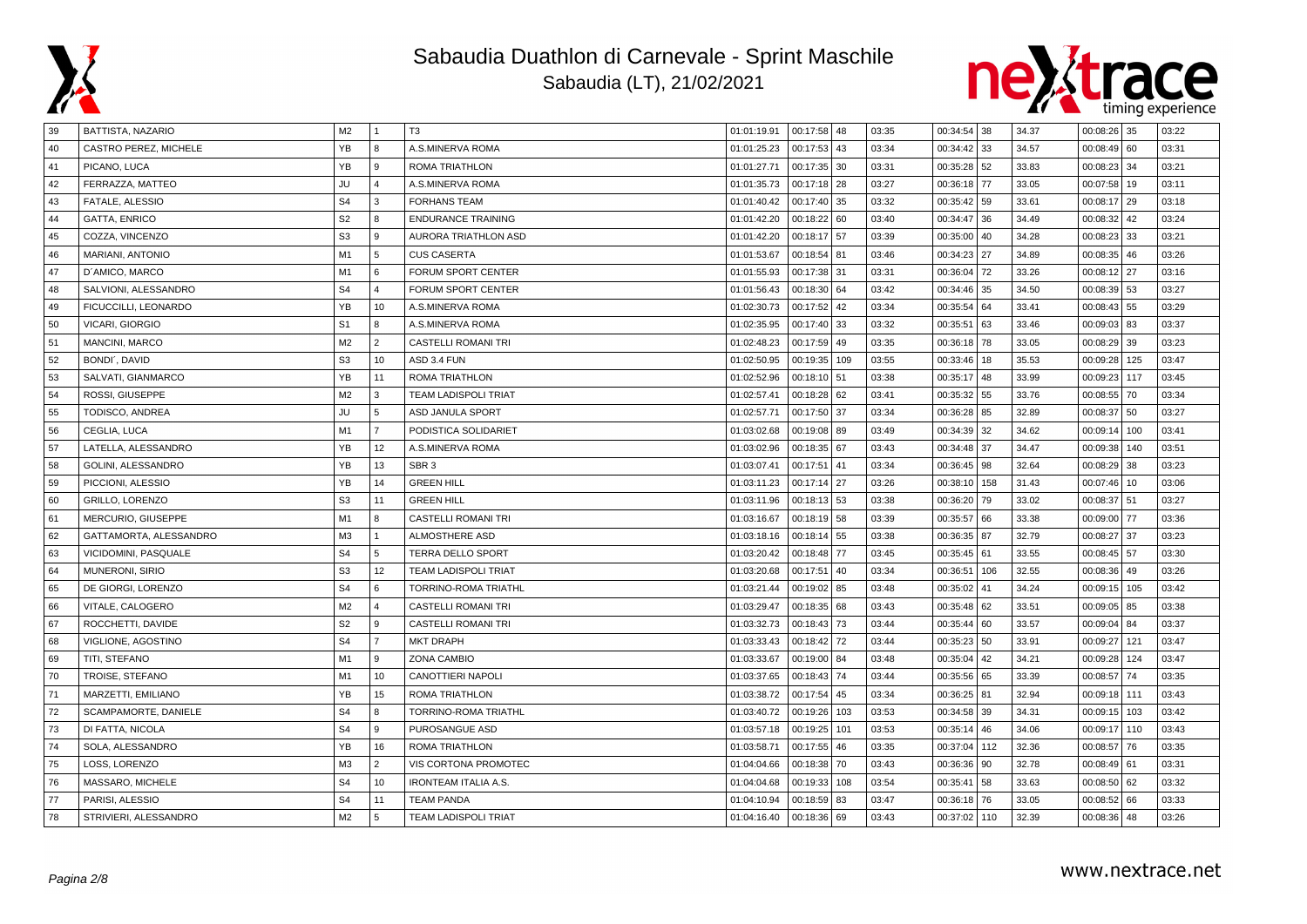



| 79  | SPERANZINI, LORENZO      | S <sub>3</sub> | 13             | A.S.D. FOLIGNO TRIAT        | 01:04:16.95 | $00:19:12$ 94 |     | 03:50 | 00:35:33 56 |     | 33.75 | 00:09:30   128 |     | 03:48 |
|-----|--------------------------|----------------|----------------|-----------------------------|-------------|---------------|-----|-------|-------------|-----|-------|----------------|-----|-------|
| 80  | ROSSI, MASSIMILIANO      | M <sub>2</sub> | 6              | PUROSANGUE ASD              | 01:04:17.66 | 00:18:31      | 65  | 03:42 | 00:36:40    | 94  | 32.72 | $00:09:05$ 86  |     | 03:38 |
| 81  | CALISE, FRANCESCO        | M1             | 11             | TERRA DELLO SPORT           | 01:04:21.69 | 00:19:21      | 97  | 03:52 | 00:35:59    | 68  | 33.34 | 00:09:00 78    |     | 03:36 |
| 82  | RAIMO, CATELLO           | M <sub>3</sub> | 3              | TERRA DELLO SPORT           | 01:04:37.99 | 00:19:26      | 105 | 03:53 | 00:35:58    | 67  | 33.36 | 00:09:12   96  |     | 03:41 |
| 83  | SIMONGINI, CARLO         | M4             |                | TORRINO-ROMA TRIATHL        | 01:04:43.65 | 00:18:29      | 63  | 03:41 | 00:37:42    | 142 | 31.82 | $00:08:31$ 41  |     | 03:24 |
| 84  | TARQUINIO, EDOARDO       | JU             | 6              | PROJECT ULTRAMAN MON        | 01:04:46.22 | 00:18:02      | 50  | 03:36 | 00:38:10    | 157 | 31.44 | $00:08:33$ 44  |     | 03:25 |
| 85  | <b>MORELLI, PIETRO</b>   | M1             | 12             | <b>TERNI TRIATHLON</b>      | 01:04:48.94 | 00:19:54      | 129 | 03:58 | 00:35:19    | 49  | 33.97 | 00:09:34       | 135 | 03:49 |
| 86  | CIONCOLINI, GIANLUCA     | M <sub>3</sub> | $\Delta$       | VIS CORTONA PROMOTEC        | 01:04:55.48 | 00:18:52      | 79  | 03:46 | 00:36:51    | 107 | 32.55 | 00:09:11       | 94  | 03:40 |
| 87  | MARZANO, ANDREA          | S <sub>4</sub> | 12             | <b>LBM SPORT TEAM</b>       | 01:04:58.44 | 00:20:02      | 136 | 04:00 | 00:35:28 53 |     | 33.83 | 00:09:27       | 122 | 03:47 |
| 88  | DI GIROLAMO, ANTONIO     | S <sub>3</sub> | 14             | A.S. G.S. TRIATHLON         | 01:04:58.69 | 00:19:12      | 91  | 03:50 | 00:36:36    | 89  | 32.78 | $00:09:09$ 92  |     | 03:39 |
| 89  | ROSSI, DANIELE           | M <sub>3</sub> | 5              | CASTELLI ROMANI TRI         | 01:05:04.92 | 00:18:52      | 80  | 03:46 | 00:37:25    | 129 | 32.06 | $00:08:46$ 59  |     | 03:30 |
| 90  | BOZZO, UGO               | M <sub>3</sub> | 6              | <b>MKT DRAPH</b>            | 01:05:09.42 | 00:18:47      | 76  | 03:45 | 00:37:18    | 122 | 32.17 | $00:09:03$ 82  |     | 03:37 |
| 91  | MACALE, ALESSANDRO       | M1             | 13             | <b>NOVA TRIATHLON</b>       | 01:05:11.42 | 00:19:26      | 104 | 03:53 | 00:36:41    | 96  | 32.70 | $00:09:02$ 80  |     | 03:37 |
| 92  | CERCIELLO, CLEMENTE      | M <sub>2</sub> | $\overline{7}$ | TERRA DELLO SPORT           | 01:05:16.67 | 00:19:12      | 93  | 03:50 | 00:36:39    | 93  | 32.73 | 00:09:24   118 |     | 03:45 |
| 93  | CONTI, ALESSANDRO        | M1             | 14             | <b>CASTELLI ROMANI TRI</b>  | 01:05:19.74 | 00:18:44      | 75  | 03:44 | 00:37:44    | 143 | 31.80 | $00:08:50$ 63  |     | 03:32 |
| 94  | CICCHETTI, ANTONIO       | YB             | 17             | A.S.MINERVA ROMA            | 01:05:24.24 | 00:19:25      | 102 | 03:53 | 00:36:46    | 99  | 32.63 | $00:09:12$ 98  |     | 03:41 |
| 95  | RONCA, ALESSANDRO        | JU             | $\overline{7}$ | <b>TRIATHLON CEPAGATTI</b>  | 01:05:25.40 | 00:18:57      | 82  | 03:47 | 00:37:11    | 119 | 32.27 | 00:09:15   106 |     | 03:42 |
| 96  | GETULI, ANDREA           | M <sub>3</sub> | $\overline{7}$ | TORRINO-ROMA TRIATHL        | 01:05:25.67 | 00:19:31      | 107 | 03:54 | 00:37:03    | 111 | 32.39 | $00:08:50$ 65  |     | 03:32 |
| 97  | RAMUNDO, MAURIZIO        | M <sub>2</sub> | 8              | A.S. TRIATH OSTIA           | 01:05:27.67 | 00:19:44      | 118 | 03:56 | 00:36:14    | 73  | 33.12 | 00:09:29 126   |     | 03:47 |
| 98  | PITTORE, PIER DAMIANO    | M <sub>2</sub> | 9              | ASD 3.4 FUN                 | 01:05:29.49 | 00:19:51      | 125 | 03:58 | 00:36:01    | 71  | 33.31 | 00:09:36       | 136 | 03:50 |
| 99  | <b>TROISI, ANDREA</b>    | S <sub>4</sub> | 13             | LATINA TRIATHLON            | 01:05:30.69 | 00:19:04      | 87  | 03:48 | 00:37:29    | 132 | 32.00 | 00:08:56 73    |     | 03:34 |
| 100 | NECCIA, MIRCO            | S <sub>2</sub> | 10             | DOLOMITICA NUOTO CTT        | 01:05:31.45 | 00:19:14      | 95  | 03:50 | 00:36:49    | 104 | 32.59 | 00:09:27       | 120 | 03:46 |
| 101 | <b>BRUGNOLI, EUGENIO</b> | M <sub>2</sub> | 10             | <b>IRONTEAM ITALIA A.S.</b> | 01:05:32.43 | 00:19:06      | 88  | 03:49 | 00:37:19    | 125 | 32.15 | 00:09:05 87    |     | 03:38 |
| 102 | DI COSMO, ROCCO          | M4             | $\overline{2}$ | <b>ENDURANCE TRAINING</b>   | 01:05:42.23 | 00:19:51      | 126 | 03:58 | 00:36:28    | 83  | 32.90 | 00:09:22 114   |     | 03:44 |
| 103 | SIBILIO, SILVANO         | M4             | 3              | A.S. D. ATHLETIC TER        | 01:05:43.24 | 00:19:37      | 112 | 03:55 | 00:36:48    | 102 | 32.60 | 00:09:17       | 108 | 03:42 |
| 104 | COMIGNANI, NICOLO        | YB             | 18             | PROJECT ULTRAMAN MON        | 01:05:52.22 | 00:19:18      | 96  | 03:51 | 00:36:28    | 84  | 32.90 | 00:10:04       | 172 | 04:01 |
| 105 | ROMOLO, RICCARDO         | S <sub>3</sub> | 15             | DOLOMITICA NUOTO CTT        | 01:05:52.71 | 00:19:44      | 119 | 03:56 | 00:36:35    | 88  | 32.79 | 00:09:32       | 132 | 03:48 |
| 106 | TAMBONE, FRANCESCO       | M1             | 15             | CASTELLI ROMANI TRI         | 01:05:56.67 | 00:19:35      | 110 | 03:55 | 00:37:05    | 114 | 32.35 | 00:09:15       | 101 | 03:42 |
| 107 | MARINO, GIUSEPPE         | S <sub>4</sub> | 14             | TERRA DELLO SPORT           | 01:05:58.93 | 00:19:54      | 128 | 03:58 | 00:36:49    | 105 | 32.59 | 00:09:15       | 102 | 03:42 |
| 108 | CAPOCCI, ALESSIO         | S <sub>4</sub> | 15             | FORUM SPORT CENTER          | 01:06:02.45 | 00:19:10      | 90  | 03:50 | 00:37:55    | 150 | 31.63 | $00:08:55$ 71  |     | 03:34 |
| 109 | TISCIONE, GIOVANNI       | M <sub>3</sub> | 8              | PODISTICA SOLIDARIET        | 01:06:04.16 | 00:19:21      | 98  | 03:52 | 00:37:39    | 139 | 31.87 | $00:09:02$ 81  |     | 03:37 |
| 110 | FICAROLA, ADRIANO        | M1             | 16             | <b>ENDURANCE TRAINING</b>   | 01:06:12.19 | 00:19:50      | 124 | 03:58 | 00:36:46    | 100 | 32.62 | 00:09:34   134 |     | 03:49 |
| 111 | MASSACCESI, DAVID        | S <sub>1</sub> | 9              | S.S.LAZIO                   | 01:06:17.22 | 00:18:51      | 78  | 03:46 | 00:37:53    | 148 | 31.66 | 00:09:31       | 129 | 03:48 |
| 112 | ROSSINI, MICHELE         | M <sub>3</sub> | 9              | <b>ENDURANCE TRAINING</b>   | 01:06:23.17 | 00:19:03      | 86  | 03:48 | 00:38:11    | 159 | 31.42 | $00:09:08$ 90  |     | 03:39 |
| 113 | BARBATO, MASSIMILIANO    | M <sub>2</sub> | 11             | <b>FORHANS TEAM</b>         | 01:06:26.93 | 00:20:15      | 146 | 04:03 | 00:36:17    | 74  | 33.07 | 00:09:53   159 |     | 03:57 |
| 114 | TROYLI, MARCO            | S <sub>3</sub> | 16             | <b>GREEN HILL</b>           | 01:06:33.20 | 00:18:13      | 54  | 03:38 | 00:39:40    | 185 | 30.25 | $00:08:39$ 52  |     | 03:27 |
| 115 | MARINO, GIUSEPPE         | S <sub>2</sub> | 11             | <b>TERRA DELLO SPORT</b>    | 01:06:33.97 | 00:19:43      | 117 | 03:56 | 00:37:33    | 135 | 31.95 | 00:09:16       | 107 | 03:42 |
| 116 | ABBRUGIATI, SERGIO       | M <sub>2</sub> | 12             | <b>CASTELLI ROMANI TRI</b>  | 01:06:38.73 | 00:19:52      | 127 | 03:58 | 00:37:34    | 136 | 31.93 | 00:09:11 93    |     | 03:40 |
| 117 | BERTACCHINI, MARCO       | M <sub>3</sub> | 10             | <b>CASTELLI ROMANI TRI</b>  | 01:06:41.74 | 00:19:55      | 131 | 03:59 | 00:37:20    | 127 | 32.14 | 00:09:26 119   |     | 03:46 |
| 118 | COSTA, ANDREA            | M <sub>3</sub> | 11             | <b>LBM SPORT TEAM</b>       | 01:06:51.16 | 00:20:25      | 150 | 04:05 | 00:37:05    | 113 | 32.35 | 00:09:19 113   |     | 03:43 |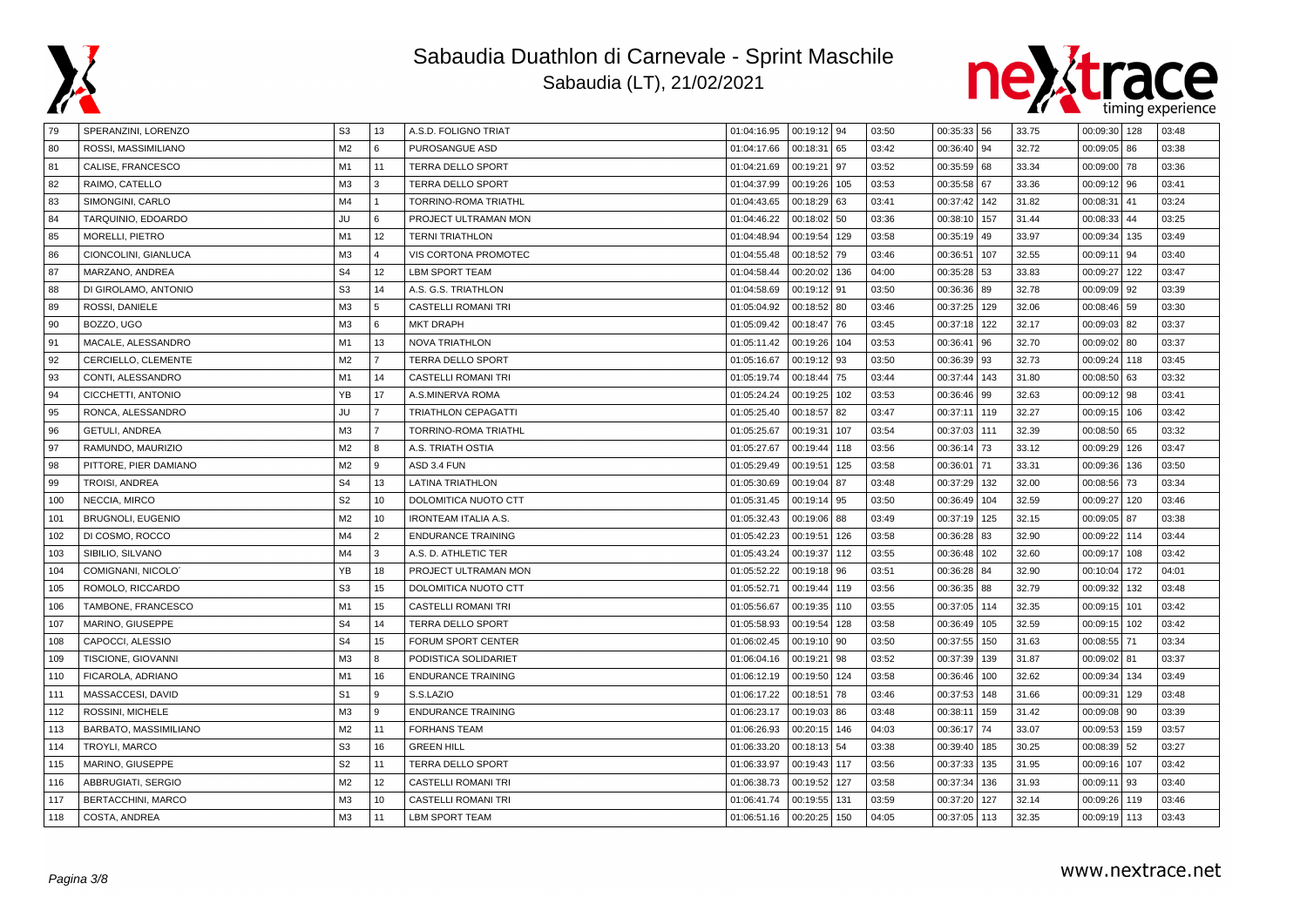



| 119 | CARUSO, CLAUDIO             | S <sub>4</sub> | 16       | A.S. TRIATH OSTIA           | 01:06:52.69 | 00:19:43   116 |     | 03:56 | 00:37:24 128 |     | 32.08 | 00:09:44   149 |     | 03:53 |
|-----|-----------------------------|----------------|----------|-----------------------------|-------------|----------------|-----|-------|--------------|-----|-------|----------------|-----|-------|
| 120 | VALERI, VALERIO             | M <sub>2</sub> | 13       | <b>IRONTEAM ITALIA A.S.</b> | 01:06:56.93 | 00:19:57       | 133 | 03:59 | 00:37:39     | 140 | 31.86 | 00:09:18 112   |     | 03:43 |
| 121 | <b>BRACCINI, GIULIO</b>     | M <sub>3</sub> | 12       | PUROSANGUE ASD              | 01:07:01.42 | 00:19:49       | 123 | 03:57 | 00:37:58     | 152 | 31.60 | $00:09:13$ 99  |     | 03:41 |
| 122 | IULIUCCI, NUNZIO            | S <sub>2</sub> | 12       | <b>IRONTEAM ITALIA A.S.</b> | 01:07:03.95 | 00:19:54       | 130 | 03:58 | 00:38:00     | 153 | 31.58 | $00:09:09$ 91  |     | 03:39 |
| 123 | METRANGOLO, ANTONIO         | M <sub>3</sub> | 13       | <b>IRONTEAM ITALIA A.S.</b> | 01:07:08.41 | 00:19:38       | 113 | 03:55 | 00:38:12     | 161 | 31.40 | 00:09:17   109 |     | 03:42 |
| 124 | FUSCO, CLAUDIO              | M <sub>3</sub> | 14       | PODISTICA SOLIDARIET        | 01:07:15.67 | 00:19:47       | 122 | 03:57 | 00:38:25     | 165 | 31.23 | $00:09:02$ 79  |     | 03:36 |
| 125 | BARBARULO, FABIO            | M4             | $\Delta$ | <b>CASTELLI ROMANI TRI</b>  | 01:07:17.66 | 00:20:53       | 162 | 04:10 | 00:36:41     | 95  | 32.70 | 00:09:42       | 147 | 03:53 |
| 126 | CONTI, SIMONE               | S <sub>4</sub> | 17       | CASTELLI ROMANI TRI         | 01:07:18.45 | 00:20:24       | 149 | 04:04 | 00:37:14     | 120 | 32.23 | 00:09:39       | 143 | 03:51 |
| 127 | MARMO, GIOVANNI LUCA        | M1             | 17       | <b>TERRA DELLO SPORT</b>    | 01:07:20.95 | 00:19:36       | 111 | 03:55 | 00:37:07     | 117 | 32.32 | 00:10:36   201 |     | 04:14 |
| 128 | FERRI. FABRIZIO             | M <sub>2</sub> | 14       | <b>TEAM LADISPOLI TRIAT</b> | 01:07:22.99 | 00:20:35       | 155 | 04:07 | 00:36:38     | 92  | 32.75 | 00:10:08   180 |     | 04:03 |
| 129 | CIOCCHETTI, MASSIMO         | S <sub>4</sub> | 18       | LBM SPORT TEAM              | 01:07:29.45 | 00:19:40       | 114 | 03:56 | 00:38:40     | 169 | 31.03 | 00:09:08       | 89  | 03:39 |
| 130 | SANTI, ALESSANDRO           | M <sub>2</sub> | 15       | <b>IRONTEAM ITALIA A.S.</b> | 01:07:30.67 | 00:20:36       | 156 | 04:07 | 00:36:59     | 108 | 32.44 | 00:09:55       | 160 | 03:58 |
| 131 | DEL DUCA, ROBERTO           | S <sub>4</sub> | 19       | TERRA DELLO SPORT           | 01:07:33.48 | 00:20:00       | 135 | 04:00 | 00:37:29     | 131 | 32.01 | 00:10:03       | 169 | 04:01 |
| 132 | GIAMUNDO, ANGELO ANTONIO    | M <sub>3</sub> | 15       | <b>ERMES CAMPANIA</b>       | 01:07:34.93 | 00:20:03       | 138 | 04:00 | 00:37:52     | 147 | 31.68 | 00:09:38       | 142 | 03:51 |
| 133 | DE BENEDETTO, DANIELNICOLA  | YB             | 19       | <b>MKT DRAPH</b>            | 01:07:34.98 | 00:20:17       | 147 | 04:03 | 00:37:31     | 134 | 31.98 | 00:09:46   153 |     | 03:54 |
| 134 | DE STEFANO, VINCENZO        | M1             | 18       | <b>TERRA DELLO SPORT</b>    | 01:07:36.19 | 00:20:57       | 165 | 04:11 | 00:37:06     | 115 | 32.34 | 00:09:31       | 131 | 03:48 |
| 135 | MILITO, ANTONIO             | M1             | 19       | <b>TERRA DELLO SPORT</b>    | 01:07:36.49 | 00:19:47       | 121 | 03:57 | 00:37:41     | 141 | 31.84 | 00:10:07   178 |     | 04:02 |
| 136 | CACCIAMANO, GIANLUCA        | M <sub>3</sub> | 16       | <b>TEAM LADISPOLI TRIAT</b> | 01:07:49.88 | 00:20:10       | 142 | 04:02 | 00:37:52     | 146 | 31.68 | 00:09:46       | 154 | 03:54 |
| 137 | PROFICO, ROSARIO            | M <sub>2</sub> | 16       | <b>TEAM LADISPOLI TRIAT</b> | 01:07:50.13 | 00:20:29       | 152 | 04:05 | 00:37:38     | 137 | 31.88 | 00:09:42       | 146 | 03:52 |
| 138 | PUGESE, CRISTIANO           | S <sub>3</sub> | 17       | <b>TUSCIA TRI TEAM</b>      | 01:07:51.45 | 00:21:05       | 170 | 04:13 | 00:37:07     | 116 | 32.32 | 00:09:38       | 139 | 03:51 |
| 139 | COPPA, GIANFRANCO           | M <sub>5</sub> |          | S.S.LAZIO                   | 01:07:51.90 | 00:19:12       | 92  | 03:50 | 00:39:31     | 184 | 30.35 | $00:09:07$ 88  |     | 03:39 |
| 140 | MARTELLA, FEDERICO          | S <sub>2</sub> | 13       | TORRINO-ROMA TRIATHL        | 01:07:51.97 | 00:20:56       | 164 | 04:11 | 00:36:36 91  |     | 32.77 | 00:10:18   186 |     | 04:07 |
| 141 | FIGLIOZZI, ANTONIO          | M <sub>2</sub> | 17       | <b>POLIGOLFO</b>            | 01:07:53.18 | 00:20:53       | 163 | 04:10 | 00:37:09     | 118 | 32.30 | 00:09:50 157   |     | 03:56 |
| 142 | RUIZ CALERO, DAVID          | M <sub>2</sub> | 18       | PODISTICA SOLIDARIET        | 01:07:53.43 | 00:20:05       | 140 | 04:01 | 00:38:24     | 164 | 31.24 | 00:09:23       | 115 | 03:45 |
| 143 | LAGONA, GAETANO RICCARDO    | M <sub>3</sub> | 17       | PUROSANGUE ASD              | 01:07:54.67 | 00:20:02       | 137 | 04:00 | 00:38:27     | 166 | 31.20 | 00:09:23       | 116 | 03:45 |
| 144 | AVARUCCI, BRUNO             | M <sub>3</sub> | 18       | PODISTICA SOLIDARIET        | 01:07:56.42 | 00:21:06       | 171 | 04:13 | 00:36:43     | 97  | 32.67 | 00:10:05       | 176 | 04:02 |
| 145 | CASTIGLIONE, LORENZO        | YB             | 20       | <b>ASD JANULA SPORT</b>     | 01:07:58.73 | 00:21:35       | 187 | 04:19 | 00:36:17     | 75  | 33.06 | 00:10:05   174 |     | 04:02 |
| 146 | DEL DUCA, THOMAS            | M1             | 20       | <b>TEAM PANDA</b>           | 01:08:01.30 | 00:18:24       | 61  | 03:40 | 00:40:54     | 205 | 29.33 | 00:08:41       | 54  | 03:28 |
| 147 | CASI, ALESSIO               | S <sub>4</sub> | 20       | <b>VIS CORTONA PROMOTEC</b> | 01:08:04.20 | 00:19:27       | 106 | 03:53 | 00:39:21     | 178 | 30.49 | 00:09:15       | 104 | 03:42 |
| 148 | <b>GAIOLA, DANIELE</b>      | S <sub>1</sub> | 10       | PODISTICA SOLIDARIET        | 01:08:04.72 | 00:21:15       | 177 | 04:15 | 00:37:18     | 123 | 32.17 | 00:09:30       | 127 | 03:48 |
| 149 | PAGNOTTA, VALERIO           | M <sub>2</sub> | 19       | <b>IRONTEAM ITALIA A.S.</b> | 01:08:10.17 | 00:20:31       | 153 | 04:06 | 00:37:27     | 130 | 32.03 | 00:10:10 182   |     | 04:04 |
| 150 | GAIOLA, ANDREA              | S <sub>2</sub> | 14       | PODISTICA SOLIDARIET        | 01:08:15.72 | 00:21:14       | 176 | 04:14 | 00:37:18     | 124 | 32.16 | 00:09:41       | 145 | 03:52 |
| 151 | RICCA, ANTONIO              | M <sub>3</sub> | 19       | <b>POLIGOLFO</b>            | 01:08:16.92 | 00:22:03       | 198 | 04:24 | 00:36:26     | 82  | 32.93 | 00:09:47   155 |     | 03:54 |
| 152 | VITIELLO, SIMONE            | M <sub>2</sub> | 20       | TERRA DELLO SPORT           | 01:08:22.42 | 00:20:50       | 159 | 04:10 | 00:36:32     | 86  | 32.83 | 00:10:58 219   |     | 04:23 |
| 153 | CASTIGLIONE, ALBERTO        | JU             | R        | <b>ASD JANULA SPORT</b>     | 01:08:26.22 | 00:21:27       | 183 | 04:17 | 00:37:00     | 109 | 32.43 | 00:09:58   164 |     | 03:59 |
| 154 | CASTAGNA, ANDREA            | M <sub>2</sub> | 21       | FORUM SPORT CENTER          | 01:08:33.69 | 00:19:55       | 132 | 03:59 | 00:39:42     | 186 | 30.22 | $00:08:55$ 72  |     | 03:34 |
| 155 | VALENTE, COSTANTINO         | S <sub>3</sub> | 18       | <b>LBM SPORT TEAM</b>       | 01:08:36.46 | 00:17:51       | 38  | 03:34 | 00:42:11     | 221 | 28.45 | 00:08:33       | 43  | 03:25 |
| 156 | DI GENNARO, FRANCESCO MARIA | M <sub>3</sub> | 20       | <b>MKT DRAPH</b>            | 01:08:41.67 | 00:20:45       | 158 | 04:09 | 00:37:57     | 151 | 31.62 | 00:09:58       | 162 | 03:59 |
| 157 | BENVENUTI, FEDERICO         | M <sub>2</sub> | 22       | <b>MTL TRIATHLON TEAM</b>   | 01:08:51.17 | 00:20:34       | 154 | 04:06 | 00:38:48     | 170 | 30.92 | 00:09:28       | 123 | 03:47 |
| 158 | CINQUANTINI, MARCO          | S <sub>3</sub> | 19       | <b>TRIATHLON MOB</b>        | 01:08:53.47 | 00:20:11       | 143 | 04:02 | 00:38:58 175 |     | 30.79 | 00:09:43   148 |     | 03:53 |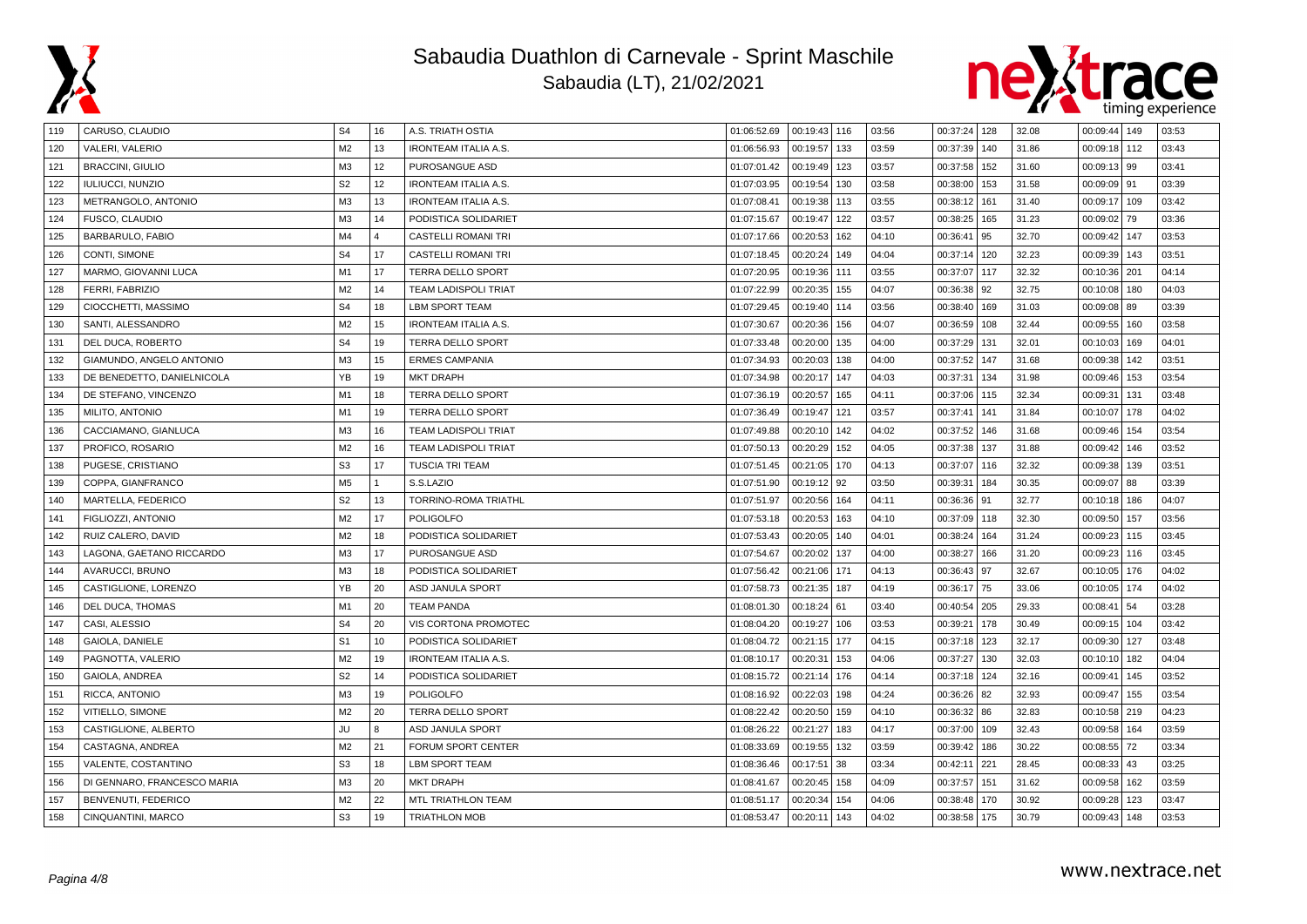



| 159 | BITTARELLI, GUGLIELMO        | M <sub>3</sub> | 21             | A.S. TRIATH OSTIA           | 01:08:58.25 | 00:19:24 100 |     | 03:52 | 00:40:01 193 |     | 29.98 | 00:09:31   130 |     | 03:48 |
|-----|------------------------------|----------------|----------------|-----------------------------|-------------|--------------|-----|-------|--------------|-----|-------|----------------|-----|-------|
| 160 | CICALESE, GIOVANNI           | M <sub>2</sub> | 23             | <b>TERRA DELLO SPORT</b>    | 01:09:12.49 | 00:21:01     | 166 | 04:12 | 00:38:06     | 156 | 31.49 | 00:10:04   171 |     | 04:01 |
| 161 | DISCEPOLI, PAOLO             | M4             | 5              | FORUM SPORT CENTER          | 01:09:14.91 | 00:22:32     | 209 | 04:30 | 00:36:01     | 70  | 33.31 | 00:10:41       | 207 | 04:16 |
| 162 | CAMARRA, SAMUELE             | JU             | 9              | <b>TRIATHLON CEPAGATTI</b>  | 01:09:16.23 | 00:20:26     | 151 | 04:05 | 00:38:53     | 172 | 30.86 | 00:09:56       | 161 | 03:58 |
| 163 | AMATO, LUIGI                 | M4             | 6              | S.S.LAZIO                   | 01:09:16.92 | 00:22:07     | 199 | 04:25 | 00:36:47     | 101 | 32.62 | 00:10:21       | 191 | 04:08 |
| 164 | CANFORA, MASSIMO             | M <sub>3</sub> | 22             | <b>ERMES CAMPANIA</b>       | 01:09:21.99 | 00:21:47     | 193 | 04:21 | 00:37:20     | 126 | 32.14 | 00:10:14       | 184 | 04:05 |
| 165 | POLES, FERRUCCIO             | M <sub>2</sub> | 24             | <b>TERRA DELLO SPORT</b>    | 01:09:37.93 | 00:19:40     | 115 | 03:56 | 00:40:18     | 196 | 29.77 | 00:09:38       | 141 | 03:51 |
| 166 | MARIN, SEBASTIAN MIHAI       | M1             | 21             | A.S. G.S. TRIATHLON         | 01:09:39.18 | 00:19:58     | 134 | 03:59 | 00:40:28     | 199 | 29.65 | 00:09:11       | 95  | 03:40 |
| 167 | PONTESILLI, FABIO            | M4             | $\overline{7}$ | <b>FORHANS TEAM</b>         | 01:09:39.41 | 00:22:29     | 208 | 04:29 | 00:36:48     | 103 | 32.60 | 00:10:21       | 189 | 04:08 |
| 168 | RINCHIUSI, EMANUELE TANCREDO | M1             | 22             | <b>TERNI TRIATHLON</b>      | 01:09:39.68 | 00:20:12     | 144 | 04:02 | 00:39:53     | 190 | 30.08 | 00:09:33   133 |     | 03:49 |
| 169 | CARNEVALI, ANDREA            | M1             | 23             | POL THEMA ENERGIA           | 01:09:39.74 | 00:21:44     | 191 | 04:20 | 00:37:30     | 133 | 32.00 | 00:10:25       | 193 | 04:10 |
| 170 | CICIONI, ANDREA              | M4             | 8              | POL THEMA ENERGIA           | 01:09:48.49 | 00:21:12     | 175 | 04:14 | 00:38:35     | 168 | 31.10 | 00:10:00       | 167 | 04:00 |
| 171 | FRANCAVILLA, SERGIO          | M <sub>2</sub> | 25             | <b>TEAM LADISPOLI TRIAT</b> | 01:09:51.68 | 00:23:03     | 219 | 04:36 | 00:36:20     | 80  | 33.02 | 00:10:27       | 194 | 04:10 |
| 172 | LATINI, ALESSIO              | M <sub>3</sub> | 23             | PUROSANGUE ASD              | 01:09:52.24 | 00:21:26     | 182 | 04:17 | 00:37:38     | 138 | 31.87 | 00:10:47 212   |     | 04:18 |
| 173 | TEDESCO, SALVATORE           | M1             | 24             | <b>TERRA DELLO SPORT</b>    | 01:09:52.93 | 00:21:16     | 178 | 04:15 | 00:37:49     | 144 | 31.72 | 00:10:46   210 |     | 04:18 |
| 174 | BOVENZI, PIERGIORGIO         | S <sub>4</sub> | 21             | DOLOMITICA NUOTO CTT        | 01:09:58.74 | 00:20:43     | 157 | 04:08 | 00:39:25     | 180 | 30.43 | 00:09:49       | 156 | 03:55 |
| 175 | DE BENEDETTI, FRANCESCO      | M <sub>3</sub> | 24             | <b>LBM SPORT TEAM</b>       | 01:10:13.68 | 00:21:04     | 168 | 04:12 | 00:39:28     | 182 | 30.40 | 00:09:40       | 144 | 03:52 |
| 176 | TAKACS, STEFANO              | M4             | 9              | A.S.MINERVA ROMA            | 01:10:22.41 | 00:22:42     | 212 | 04:32 | 00:37:15     | 121 | 32.20 | 00:10:24       | 192 | 04:09 |
| 177 | D'ALESSANDRO, FRANCESCO      | M4             | 10             | <b>CASTELLI ROMANI TRI</b>  | 01:10:29.23 | 00:21:08     | 172 | 04:13 | 00:38:53     | 173 | 30.85 | 00:10:27       | 195 | 04:10 |
| 178 | MICHELOTTI, LODOVICO         | M1             | 25             | TORRINO-ROMA TRIATHL        | 01:10:31.96 | 00:21:12     | 174 | 04:14 | 00:38:03     | 154 | 31.53 | 00:11:16       | 229 | 04:30 |
| 179 | RAGAZZO, AMEDEO GIANCARLO    | M <sub>3</sub> | 25             | TORRINO-ROMA TRIATHL        | 01:10:38.93 | 00:20:51     | 160 | 04:10 | 00:40:02     | 194 | 29.97 | 00:09:45       | 150 | 03:54 |
| 180 | <b>ARCURI, ARCURI</b>        | S <sub>4</sub> | 22             | PODISTICA SOLIDARIET        | 01:10:39.72 | 00:21:22     | 180 | 04:16 | 00:38:56     | 174 | 30.82 | 00:10:20       | 188 | 04:08 |
| 181 | GIORGIO, EMILIO              | JU             | 10             | ASD JANULA SPORT            | 01:10:47.98 | 00:19:47     | 120 | 03:57 | 00:41:47     | 216 | 28.71 | 00:09:12 97    |     | 03:41 |
| 182 | GNEO, FRANCESCO              | S <sub>3</sub> | 20             | <b>ENDURANCE TRAINING</b>   | 01:10:50.96 | 00:20:53     | 161 | 04:10 | 00:39:03     | 176 | 30.72 | 00:10:54 217   |     | 04:21 |
| 183 | SCARPECCI, ALESSANDRO        | S <sub>3</sub> | 21             | <b>TRIATHLON MOB</b>        | 01:10:55.95 | 00:21:28     | 184 | 04:17 | 00:38:22     | 163 | 31.27 | 00:11:04   223 |     | 04:25 |
| 184 | FRANCESCONI, MAURIZIO        | S <sub>3</sub> | 22             | <b>LBM SPORT TEAM</b>       | 01:10:56.22 | 00:20:12     | 145 | 04:02 | 00:40:58     | 207 | 29.29 | 00:09:45   152 |     | 03:54 |
| 185 | ESPOSITO, GIUSEPPE           | S <sub>4</sub> | 23             | <b>TERRA DELLO SPORT</b>    | 01:11:05.94 | 00:21:09     | 173 | 04:13 | 00:39:55     | 191 | 30.06 | 00:10:00       | 166 | 04:00 |
| 186 | DEL PRETE, MARCO             | M4             | 11             | <b>CRONO SPORT ASD</b>      | 01:11:15.92 | 00:21:52     | 194 | 04:22 | 00:38:33     | 167 | 31.12 | 00:10:49       | 216 | 04:19 |
| 187 | PRIMAVERA, WERTHER           | M <sub>5</sub> | $\overline{2}$ | <b>ESCHILO SPORTING VIL</b> | 01:11:24.50 | 00:21:35     | 188 | 04:19 | 00:39:42     | 188 | 30.21 | 00:10:05       | 175 | 04:02 |
| 188 | ANNIBALE, FABIO              | S <sub>4</sub> | 24             | <b>IRONTEAM ITALIA A.S.</b> | 01:11:27.19 | 00:22:18 201 |     | 04:27 | 00:39:04     | 177 | 30.71 | 00:10:04   173 |     | 04:01 |
| 189 | GRANATA, VINCENZO            | M1             | 26             | <b>POLIGOLFO</b>            | 01:11:50.19 | 00:22:23     | 203 | 04:28 | 00:39:27     | 181 | 30.41 | 00:09:58   163 |     | 03:59 |
| 190 | CESARE, FRANCESCO            | M <sub>3</sub> | 26             | <b>TRIATHLON PASSIONE</b>   | 01:11:52.25 | 00:21:05     | 169 | 04:13 | 00:40:37     | 202 | 29.54 | 00:10:09       | 181 | 04:03 |
| 191 | GASPERINI, DANIELE           | M1             | 27             | <b>IRONTEAM ITALIA A.S.</b> | 01:11:57.18 | 00:20:19     | 148 | 04:03 | 00:42:01     | 219 | 28.56 | 00:09:36   137 |     | 03:50 |
| 192 | MURA, GABRIELE               | M <sub>2</sub> | 26             | <b>TEAM LADISPOLI TRIAT</b> | 01:12:01.67 | 00:22:15 200 |     | 04:27 | 00:39:29     | 183 | 30.39 | 00:10:16 185   |     | 04:06 |
| 193 | MASSACCESI, FRANCESCO        | YB             | 21             | S.S.LAZIO                   | 01:12:04.49 | 00:19:23     | 99  | 03:52 | 00:43:55     | 237 | 27.31 | $00:08:45$ 56  |     | 03:30 |
| 194 | PIGNA, CORRADO               | M <sub>5</sub> | 3              | ASD 3.4 FUN                 | 01:12:07.49 | 00:23:23     | 230 | 04:40 | 00:38:12     | 160 | 31.41 | 00:10:31       | 200 | 04:12 |
| 195 | MARTONE, MARIANO             | M <sub>2</sub> | 27             | <b>LBM SPORT TEAM</b>       | 01:12:15.43 | 00:21:54     | 196 | 04:22 | 00:39:59     | 192 | 30.01 | 00:10:21       | 190 | 04:08 |
| 196 | SAMMARCO, STEFANO            | M <sub>5</sub> | $\overline{4}$ | <b>LBM SPORT TEAM</b>       | 01:12:23.66 | 00:22:52 215 |     | 04:34 | 00:39:24     | 179 | 30.44 | 00:10:05 177   |     | 04:02 |
| 197 | RANDOLFI, MAURIZIO           | M <sub>2</sub> | 28             | PODISTICA SOLIDARIET        | 01:12:34.43 | 00:22:18 202 |     | 04:27 | 00:39:45     | 189 | 30.19 | 00:10:30       | 198 | 04:12 |
| 198 | GINARDI, STEFANO             | M4             | 12             | A.S. G.S. TRIATHLON         | 01:12:34.67 | 00:23:46     | 235 | 04:45 | 00:37:51     | 145 | 31.70 | 00:10:56 218   |     | 04:22 |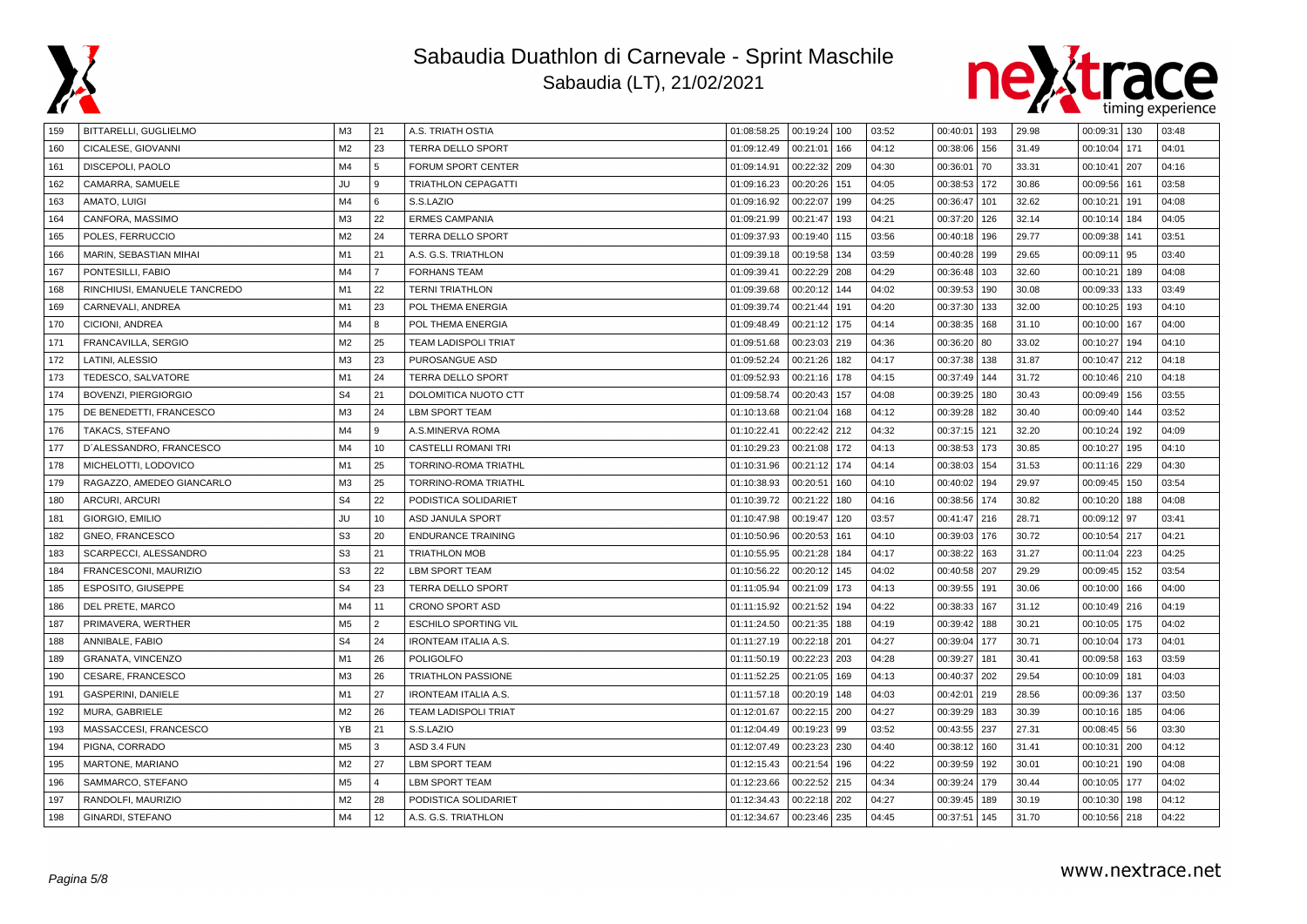



| 199 | FERRANTE, BIAGIO           | M <sub>3</sub> | 27             | <b>MAGMA TEAM</b>           | 01:12:38.93 | 00:21:57 197 |     | 04:23 | 00:40:22 197 |              | 29.72 | 00:10:19 187   |     | 04:07 |
|-----|----------------------------|----------------|----------------|-----------------------------|-------------|--------------|-----|-------|--------------|--------------|-------|----------------|-----|-------|
| 200 | DI GENNARO, GIORGIO        | M1             | 28             | <b>CRONO SPORT ASD</b>      | 01:12:49.45 | 00:20:09     | 141 | 04:01 | 00:42:40     | 227          | 28.12 | 00:09:59   165 |     | 03:59 |
| 201 | MICELI, MAURIZIO           | M4             | 13             | <b>MKT DRAPH</b>            | 01:12:57.67 | 00:21:54     | 195 | 04:22 | 00:40:23     | 198          | 29.71 | 00:10:39   205 |     | 04:15 |
| 202 | SERSAR, AMINE              | S <sub>4</sub> | 25             | <b>ROMA TRIATHLON</b>       | 01:13:02.21 | 00:21:29     | 185 | 04:17 | 00:41:31     | 211          | 28.90 | 00:10:01       | 168 | 04:00 |
| 203 | TOMASINO, GIUSEPPE         | M4             | 14             | TERRA DELLO SPORT           | 01:13:03.17 | 00:23:31     | 232 | 04:42 | 00:38:13     | 162          | 31.39 | 00:11:18 230   |     | 04:31 |
| 204 | NAPOLEONI, ELIA            | S <sub>3</sub> | 23             | <b>TRIATHLON MOB</b>        | 01:13:05.72 | 00:21:25     | 181 | 04:17 | 00:40:37     | 201          | 29.54 | 00:11:03   222 |     | 04:25 |
| 205 | AVANCINI, GIANMATTEO       | M4             | 15             | <b>CASTELLI ROMANI TRI</b>  | 01:13:33.75 | 00:21:17     | 179 | 04:15 | 00:42:08     | 220          | 28.47 | 00:10:07       | 179 | 04:02 |
| 206 | CIERI, MASSIMO             | YB             | 22             | PROJECT ULTRAMAN MON        | 01:13:33.99 | 00:20:03     | 139 | 04:00 | 00:43:39     | 235          | 27.48 | 00:09:50       | 158 | 03:56 |
| 207 | MANZO, DANIELE             | M4             | 16             | <b>TEAM LADISPOLI TRIAT</b> | 01:13:41.68 | 00:21:36     | 189 | 04:19 | 00:00:00     | $\mathbf{0}$ |       | 10:57:09 257   |     | 22:51 |
| 208 | ESPOSITO, ANTONIO          | M <sub>6</sub> |                | TERRA DELLO SPORT           | 01:13:58.92 | 00:22:26     | 206 | 04:29 | 00:40:44     | 204          | 29.45 | 00:10:48 214   |     | 04:19 |
| 209 | MAIONE, MASSIMO            | M4             | 17             | <b>ERMES CAMPANIA</b>       | 01:14:05.74 | 00:23:21     | 228 | 04:40 | 00:39:42     | 187          | 30.22 | 00:11:01       | 221 | 04:24 |
| 210 | SARMATI, FEDERICO          | M4             | 18             | PODISTICA SOLIDARIET        | 01:14:13.93 | 00:21:31     | 186 | 04:18 | 00:42:14     | 222          | 28.41 | 00:10:28       | 196 | 04:11 |
| 211 | MARRO, LUCA                | M <sub>3</sub> | 28             | <b>CRONO SPORT ASD</b>      | 01:14:21.43 | 00:23:02     | 218 | 04:36 | 00:40:38     | 203          | 29.52 | 00:10:39   206 |     | 04:15 |
| 212 | COCCHI, GIOELE             | S <sub>4</sub> | 26             | <b>TEAM LADISPOLI TRIAT</b> | 01:14:24.96 | 00:22:28     | 207 | 04:29 | 00:40:56     | 206          | 29.30 | 00:10:59   220 |     | 04:23 |
| 213 | BALZANO, ANTONINO          | M4             | 19             | <b>LBM SPORT TEAM</b>       | 01:14:28.92 | 00:21:02     | 167 | 04:12 | 00:43:41     | 236          | 27.46 | 00:09:45   151 |     | 03:54 |
| 214 | STANCHIERI, LUCA           | M4             | 20             | <b>IRONTEAM ITALIA A.S.</b> | 01:14:40.67 | 00:23:38     | 234 | 04:43 | 00:40:13     | 195          | 29.83 | 00:10:48 215   |     | 04:19 |
| 215 | DOLDO, ALESSANDRO          | S <sub>4</sub> | 27             | A.S. G.S. TRIATHLON         | 01:14:43.21 | 00:21:46     | 192 | 04:21 | 00:43:20     | 230          | 27.69 | 00:09:36       | 138 | 03:50 |
| 216 | TRONCONE, LUCA             | M <sub>2</sub> | 29             | <b>MKT DRAPH</b>            | 01:14:47.69 | 00:25:23     | 245 | 05:04 | 00:38:04     | 155          | 31.52 | 00:11:19 232   |     | 04:31 |
| 217 | CECI, LUCA                 | M <sub>2</sub> | 30             | <b>ENDURANCE TRAINING</b>   | 01:14:48.44 | 00:23:54     | 237 | 04:46 | 00:38:50     | 171          | 30.89 | 00:12:03 245   |     | 04:49 |
| 218 | PRIMAVERA, ALESSIO         | M <sub>2</sub> | 31             | <b>CASTELLI ROMANI TRI</b>  | 01:14:58.93 | 00:23:13     | 222 | 04:38 | 00:40:36     | 200          | 29.55 | 00:11:09       | 225 | 04:27 |
| 219 | DI DOMIZIO, ROBERTO        | S <sub>4</sub> | 28             | <b>TRIATHLON CEPAGATTI</b>  | 01:15:03.47 | 00:21:42     | 190 | 04:20 | 00:42:32     | 225          | 28.20 | 00:10:47 213   |     | 04:19 |
| 220 | ANGELI, FABIO              | M <sub>3</sub> | 29             | PODISTICA SOLIDARIET        | 01:15:08.44 | 00:23:01     | 217 | 04:36 | 00:41:36     | 213          | 28.84 | 00:10:30       | 197 | 04:12 |
| 221 | LARDO, MARIO               | M4             | 21             | <b>FORHANS TEAM</b>         | 01:15:19.77 | 00:23:09     | 220 | 04:37 | 00:41:32     | 212          | 28.89 | 00:10:37 202   |     | 04:15 |
| 222 | FERRI, ANDREA              | S <sub>4</sub> | 29             | PODISTICA SOLIDARIET        | 01:15:20.46 | 00:22:34     | 210 | 04:30 | 00:41:58     | 217          | 28.59 | 00:10:46       | 211 | 04:18 |
| 223 | CROCETTI, ANDREA           | M <sub>3</sub> | 30             | <b>TEAM PANDA</b>           | 01:15:27.43 | 00:22:46     | 214 | 04:33 | 00:42:37     | 226          | 28.16 | 00:10:03 170   |     | 04:01 |
| 224 | MASSACCI, GIULIO           | S <sub>3</sub> | 24             | <b>CASTELLI ROMANI TRI</b>  | 01:15:28.73 | 00:22:37     | 211 | 04:31 | 00:41:37     | 214          | 28.83 | 00:11:13 227   |     | 04:29 |
| 225 | PATARINI, MAURIZIO         | M <sub>2</sub> | 32             | <b>LATINA TRIATHLON</b>     | 01:15:57.69 | 00:23:30     | 231 | 04:42 | 00:41:45     | 215          | 28.73 | 00:10:41       | 208 | 04:16 |
| 226 | TORNATORA, SIMONE          | JU             | 11             | A.S.MINERVA ROMA            | 01:16:04.23 | 00:23:14     | 225 | 04:38 | 00:41:19     | 208          | 29.04 | 00:11:29       | 239 | 04:35 |
| 227 | SCIPIONE, ANTONIO          | M <sub>2</sub> | 33             | <b>POLIGOLFO</b>            | 01:16:44.20 | 00:23:19     | 227 | 04:39 | 00:42:14     | 223          | 28.40 | 00:11:09   226 |     | 04:27 |
| 228 | CALANDRELLI, DANIELE       | M <sub>2</sub> | 34             | <b>TEAM LADISPOLI TRIAT</b> | 01:17:33.94 | 00:25:39     | 247 | 05:07 | 00:37:55     | 149          | 31.65 | 00:13:59   255 |     | 05:35 |
| 229 | PICCIONI, AURELIO          | S <sub>4</sub> | 30             | A.S. G.S. TRIATHLON         | 01:18:02.97 | 00:23:09     | 221 | 04:37 | 00:41:58     | 218          | 28.59 | 00:12:54 249   |     | 05:09 |
| 230 | <b>GALBIATI, GIANCARLO</b> | M1             | 29             | <b>POLIGOLFO</b>            | 01:18:04.70 | 00:22:25     | 205 | 04:29 | 00:45:07     | 242          | 26.59 | 00:10:31       | 199 | 04:12 |
| 231 | <b>JENNINGS, ANTHONY</b>   | M <sub>6</sub> | $\overline{2}$ | <b>LBM SPORT TEAM</b>       | 01:18:06.18 | 00:23:23     | 229 | 04:40 | 00:43:33     | 234          | 27.54 | 00:11:08   224 |     | 04:27 |
| 232 | BELLUCCI, PAOLO            | M <sub>2</sub> | 35             | <b>CASTELLI ROMANI TRI</b>  | 01:18:10.51 | 00:23:13 223 |     | 04:38 | 00:43:29     | 232          | 27.59 | 00:11:26   235 |     | 04:34 |
| 233 | LOCAPUTO, VINCENZO         | M <sub>3</sub> | 31             | <b>LBM SPORT TEAM</b>       | 01:18:50.44 | 00:25:28     | 246 | 05:05 | 00:41:28     | 209          | 28.93 | 00:11:53 244   |     | 04:45 |
| 234 | DI CICCO, ALESSANDRO       | M <sub>3</sub> | 32             | <b>LBM SPORT TEAM</b>       | 01:18:53.46 | 00:22:24     | 204 | 04:28 | 00:45:49     | 247          | 26.19 | 00:10:39       | 203 | 04:15 |
| 235 | TENTI, STEFANO             | M4             | 22             | <b>TEAM LADISPOLI TRIAT</b> | 01:19:00.93 | 00:24:33     | 241 | 04:54 | 00:42:20     | 224          | 28.34 | 00:12:06       | 246 | 04:50 |
| 236 | PALUZZI, ANDREA            | M <sub>2</sub> | 36             | PODISTICA SOLIDARIET        | 01:19:05.95 | 00:24:38     | 243 | 04:55 | 00:43:01     | 228          | 27.89 | 00:11:25   233 |     | 04:34 |
| 237 | TORELLI, GIOVANNI BATTISTA | M <sub>6</sub> | 3              | PODISTICA SOLIDARIET        | 01:19:19.91 | 00:23:51     | 236 | 04:46 | 00:44:46     | 241          | 26.80 | 00:10:42   209 |     | 04:16 |
| 238 | FIORAMANTI, MARCO          | M <sub>3</sub> | 33             | <b>CASTELLI ROMANI TRI</b>  | 01:20:15.77 | 00:24:13     | 239 | 04:50 | 00:44:33     | 238          | 26.93 | 00:11:28 238   |     | 04:35 |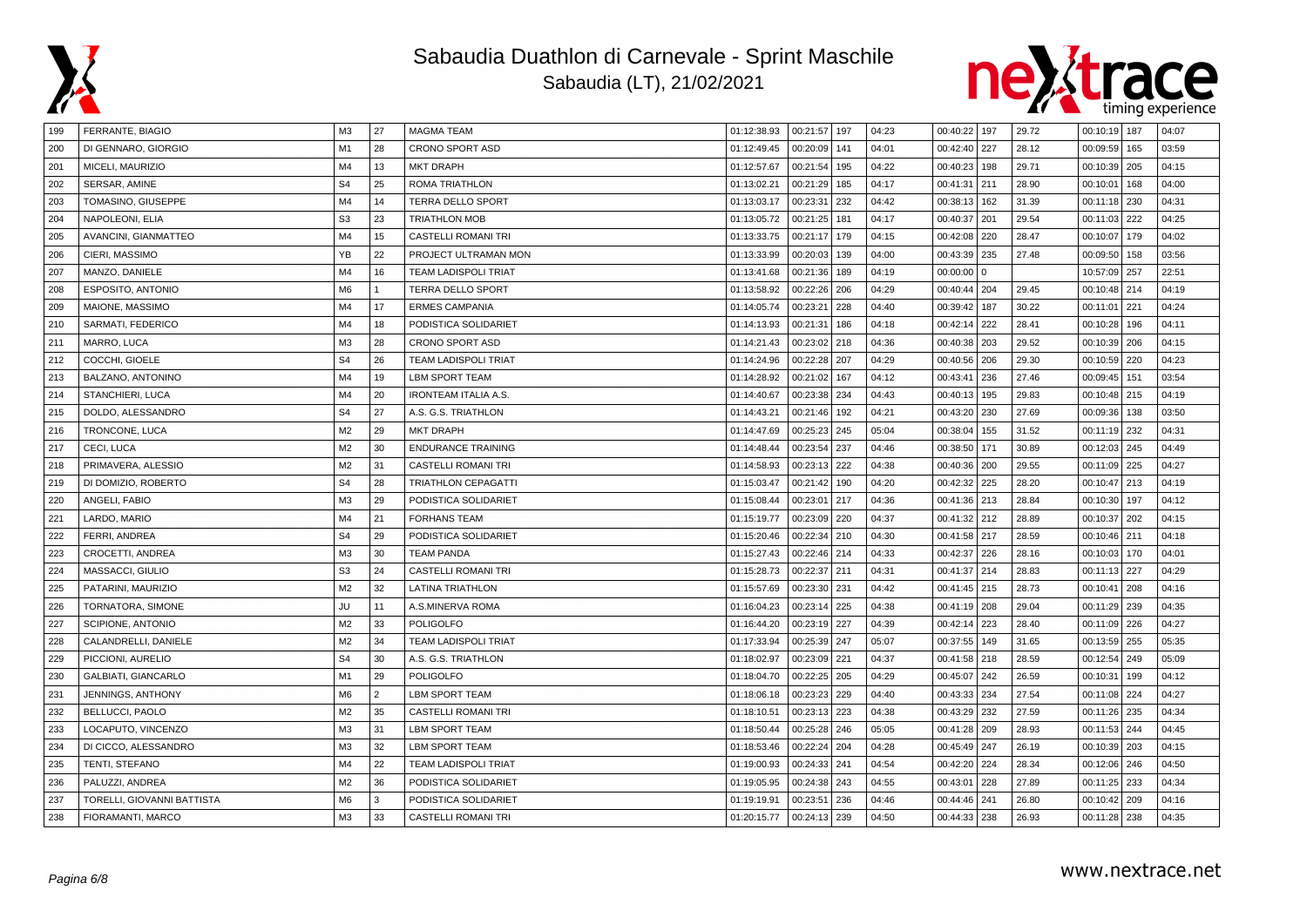



| 239        | DELL'UOMO, MASSIMO         | M <sub>2</sub> | 37             | <b>ENDURANCE TRAINING</b>   | 01:21:03.45 | 00:24:33 240 |                | 04:54 | 00:44:46 240 |              | 26.80 | $00:11:43$ 243 |     | 04:41 |
|------------|----------------------------|----------------|----------------|-----------------------------|-------------|--------------|----------------|-------|--------------|--------------|-------|----------------|-----|-------|
| 240        | PORCELLI, ALFREDO          | M <sub>2</sub> | 38             | TORRINO-ROMA TRIATHL        | 01:21:05.20 | 00:24:03     | 238            | 04:48 | 00:45:20     | 245          | 26.47 | 00:11:41       | 242 | 04:40 |
| 241        | MARIANECCI, FABIO          | M <sub>2</sub> | 39             | PODISTICA SOLIDARIET        | 01:21:18.21 | 00:23:36     | 233            | 04:43 | 00:47:27     | 251          | 25.28 | 00:10:13       | 183 | 04:05 |
| 242        | PAMPANINI, GIUSEPPE        | M <sub>6</sub> | $\overline{4}$ | <b>LBM SPORT TEAM</b>       | 01:21:55.68 | 00:22:44     | 213            | 04:32 | 00:48:31     | 253          | 24.73 | 00:10:39   204 |     | 04:15 |
| 243        | CORSETTI, GIORGIO          | M <sub>5</sub> | 5              | <b>FORHANS TEAM</b>         | 01:22:23.18 | 00:25:41     | 249            | 05:08 | 00:45:12     | 243          | 26.54 | 00:11:28 237   |     | 04:35 |
| 244        | SORGIACOMO, FRANCESCO      | M <sub>3</sub> | 34             | <b>TRIATHLON CEPAGATTI</b>  | 01:22:28.69 | 00:26:07     | 251            | 05:13 | 00:43:02     | 229          | 27.88 | 00:13:18   253 |     | 05:19 |
| 245        | VIGLIALORO, GIUSEPPE       | M4             | 23             | <b>LATINA TRIATHLON</b>     | 01:22:29.76 | 00:24:37     | 242            | 04:55 | 00:46:33     | 250          | 25.78 | 00:11:19 231   |     | 04:31 |
| 246        | RONZA, MASSIMO             | M1             | 30             | <b>POLIGOLFO</b>            | 01:22:59.97 | 00:25:05     | 244            | 05:01 | 00:46:20     | 249          | 25.90 | 00:11:34 240   |     | 04:37 |
| 247        | ALIOTTI, ENRICO            | M4             | 24             | A.S.MINERVA ROMA            | 01:23:07.94 | 00:26:00     | 250            | 05:12 | 00:45:40     | 246          | 26.27 | 00:11:27   236 |     | 04:34 |
| 248        | SPARANO, CIRO              | M <sub>6</sub> | 5              | ROMA ROAD RUNNERS CL        | 01:23:10.51 | 00:26:48     | 252            | 05:21 | 00:43:24     | 231          | 27.64 | 00:12:57       | 250 | 05:10 |
| 249        | ZAPPONE, MARCO             | M <sub>3</sub> | 35             | LBM SPORT TEAM              | 01:23:41.51 | 00:25:41     | 248            | 05:08 | 00:45:18     | 244          | 26.49 | 00:12:41       | 248 | 05:04 |
| 250        | SERRA, FRANCESCO SAVERIO   | M4             | 25             | <b>FORHANS TEAM</b>         | 01:24:11.77 | 00:29:26     | 257            | 05:53 | 00:41:30     | 210          | 28.91 | 00:13:14 252   |     | 05:17 |
| 251        | <b>BRIGHINDI, MANUEL</b>   | M1             | 31             | <b>ENDURANCE TRAINING</b>   | 01:24:16.23 | 00:23:18     | 226            | 04:39 | 00:49:19     | 254          | 24.33 | 00:11:38 241   |     | 04:39 |
| 252        | ANTONUCCI, NUNZIO          | M <sub>5</sub> | 6              | <b>MKT DRAPH</b>            | 01:24:51.95 | 00:27:44     | 253            | 05:32 | 00:44:41     | 239          | 26.85 | 00:12:25 247   |     | 04:58 |
| 253        | <b>BASILI, LUIGI</b>       | M <sub>5</sub> | $\overline{7}$ | <b>FORHANS TEAM</b>         | 01:25:22.44 | 00:28:43     | 255            | 05:44 | 00:43:32     | 233          | 27.56 | 00:13:05   251 |     | 05:14 |
| 254        | BEFERA, MARCO              | M <sub>2</sub> | 40             | A.S.MINERVA ROMA            | 01:27:28.72 | 00:23:00     | 216            | 04:36 | 00:53:01     | 255          | 22.63 | 00:11:25   234 |     | 04:34 |
| 255        | CAMARRA, LUCIO             | M <sub>3</sub> | 36             | <b>TRIATHLON CEPAGATTI</b>  | 01:28:51.47 | 00:27:57     | 254            | 05:35 | 00:47:34     | 252          | 25.23 | 00:13:19   254 |     | 05:19 |
| 256        | LANZI, FRANCESCO           | M <sub>2</sub> | 41             | <b>CASTELLI ROMANI TRI</b>  | 01:29:26.22 | 00:28:55     | 256            | 05:47 | 00:45:58     | 248          | 26.10 | 00:14:31       | 256 | 05:48 |
| 257        | SASSANELLI, NICOLA         | M1             | 32             | PODISTICA SOLIDARIET        | 01:30:14.48 | 00:23:14     | 224            | 04:38 | 00:55:46     | 256          | 21.51 | 00:11:13 228   |     | 04:29 |
| <b>DNF</b> | CELLINI, DANIELE           | YB             | $\mathbf 0$    | PROJECT ULTRAMAN MON        | 01:13:50.99 | 00:20:18     | $\Omega$       | 04:03 | 00:48:55     | $\mathbf 0$  | 24.53 | 00:04:36       | 0   | 01:50 |
| <b>DNF</b> | CHERVINO, GIUSEPPE         | M4             | $\Omega$       | TERRA DELLO SPORT           | 00:00:00.00 | 00:00:00     | $\Omega$       |       | $00:00:00$ 0 |              |       | $00:00:00$ 0   |     |       |
| <b>DNF</b> | CRESCENZI, SIMONE          | M1             | $\mathbf 0$    | <b>CCP ASD</b>              | 01:00:06.24 | 00:18:42     | $\Omega$       | 03:44 | 00:37:00 0   |              | 32.43 | $00:04:23$ 0   |     | 01:45 |
| <b>DNF</b> | FANTACCIONE, MAURIZIO      | M <sub>3</sub> | $\Omega$       | <b>CASTELLI ROMANI TRI</b>  | 00:00:00.00 | 00:00:00     | $\Omega$       |       | 00:00:00     | $^{\circ}$   |       | $00:00:00$ 0   |     |       |
| <b>DNF</b> | <b>IERVOLINO, LUIGI</b>    | S <sub>2</sub> | $\Omega$       | <b>TERRA DELLO SPORT</b>    | 00:00:00.00 | 00:00:00     | $\Omega$       |       | 00:00:00     | $\mathbf{0}$ |       | $00:00:00$ 0   |     |       |
| <b>DNF</b> | LANZARA, LUCA              | M <sub>3</sub> | $\mathbf 0$    | AURORA TRIATHLON ASD        | 00:00:00.00 | 00:00:00     | $\Omega$       |       | 00:00:00     | 0            |       | $00:00:00$ 0   |     |       |
| <b>DNF</b> | LEO, DARIO                 | S <sub>4</sub> | $\Omega$       | AURORA TRIATHLON ASD        | 01:04:32.69 | 00:20:08     | $\Omega$       | 04:01 | 00:39:21     | $\mathbf{0}$ | 30.49 | $00:05:02$ 0   |     | 02:01 |
| <b>DNF</b> | MATTEI, ENRICO             | M <sub>2</sub> | $\Omega$       | <b>IRONTEAM ITALIA A.S.</b> | 00:00:00.00 | 00:00:00     | $\overline{0}$ |       | 00:00:00     | $\mathbf 0$  |       | $00:00:00$ 0   |     |       |
| <b>DNF</b> | <b>MOROSETTI, MARCO</b>    | M4             | $\Omega$       | ASD 3.4 FUN                 | 00:00:00.00 | 00:00:00     | $\Omega$       |       | 00:00:00     | $\mathbf 0$  |       | $00:00:00$ 0   |     |       |
| <b>DNF</b> | OTTAVIANI, VALERIO         | M <sub>2</sub> | $\Omega$       | PUROSANGUE ASD              | 00:00:00.00 | 00:00:00     | $\Omega$       |       | 00:00:00     | $^{\circ}$   |       | $00:00:00$ 0   |     |       |
| <b>DNF</b> | PALIANI, GIOVANNI BATTISTA | S <sub>3</sub> | $\mathbf 0$    | <b>ENDURANCE TRAINING</b>   | 00:00:00.00 | 00:00:00     | $\overline{0}$ |       | $00:00:00$ 0 |              |       | $00:00:00$ 0   |     |       |
| <b>DNF</b> | PANE, GIUSEPPE             | M1             | $\mathbf 0$    | <b>TERRA DELLO SPORT</b>    | 00:00:00.00 | 00:00:00     | $\overline{0}$ |       | $00:00:00$ 0 |              |       | $00:00:00$ 0   |     |       |
| <b>DNF</b> | PEDRAZA, SEBASTIAN DIEGO   | M <sub>2</sub> | $\mathbf 0$    | I.T.A.                      | 00:00:00.00 | 00:00:00     | $\Omega$       |       | 00:00:00     | $\mathbf 0$  |       | $00:00:00$ 0   |     |       |
| <b>DNF</b> | ROCCO, CIRO                | M <sub>3</sub> | $\Omega$       | <b>TERRA DELLO SPORT</b>    | 00:00:00.00 | 00:00:00     | $\mathbf 0$    |       | 00:00:00     | 0            |       | $00:00:00$ 0   |     |       |
| <b>DNF</b> | ROSSELLI, FILIPPO MARIA    | YB             | $\mathbf 0$    | A.S.MINERVA ROMA            | 00:00:00.00 | 00:00:00     | $\Omega$       |       | $00:00:00$ 0 |              |       | $00:00:00$ 0   |     |       |
| <b>DNF</b> | RUSSO, FRANCESCO           | S <sub>2</sub> | $\mathbf 0$    | <b>TERRA DELLO SPORT</b>    | 01:03:23.96 | 00:19:04     | $\Omega$       | 03:48 | 00:39:36     | $\mathbf{0}$ | 30.29 | $00:04:42$ 0   |     | 01:53 |
| <b>DNF</b> | SABELLI, ALESSANDRO RONALD | S <sub>4</sub> | $\Omega$       | <b>TEAM LADISPOLI TRIAT</b> | 00:00:00.00 | 00:00:00     | $\Omega$       |       | 00:00:00     | $^{\circ}$   |       | $00:00:00$ 0   |     |       |
| <b>DNF</b> | SPAZIANI, GIORDANO         | S <sub>3</sub> | $\Omega$       | <b>ENDURANCE TRAINING</b>   | 00:00:00.00 | 00:00:00     | $\Omega$       |       | 00:00:00     | $\mathbf 0$  |       | $00:00:00$ 0   |     |       |
| <b>DNF</b> | TAGLIAMONTE, GIOVANNI      | M4             | $\Omega$       | TERRA DELLO SPORT           | 00:00:00.00 | 00:00:00     | $\Omega$       |       | $00:00:00$ 0 |              |       | $00:00:00$ 0   |     |       |
| <b>DNF</b> | TRERE', GIUSEPPE           | M <sub>3</sub> | $\mathbf{0}$   | <b>ESCHILO SPORTING VIL</b> | 00:00:00.00 | 00:00:00     | $\Omega$       |       | 00:00:00     | $\mathbf{0}$ |       | $00:00:00$ 0   |     |       |
| <b>DNF</b> | VIANELLO, GABRIELE         | M4             | $\Omega$       | <b>IRONTEAM ITALIA A.S.</b> | 00:00:00.00 | $00:00:00$ 0 |                |       | $00:00:00$ 0 |              |       | $00:00:00$ 0   |     |       |